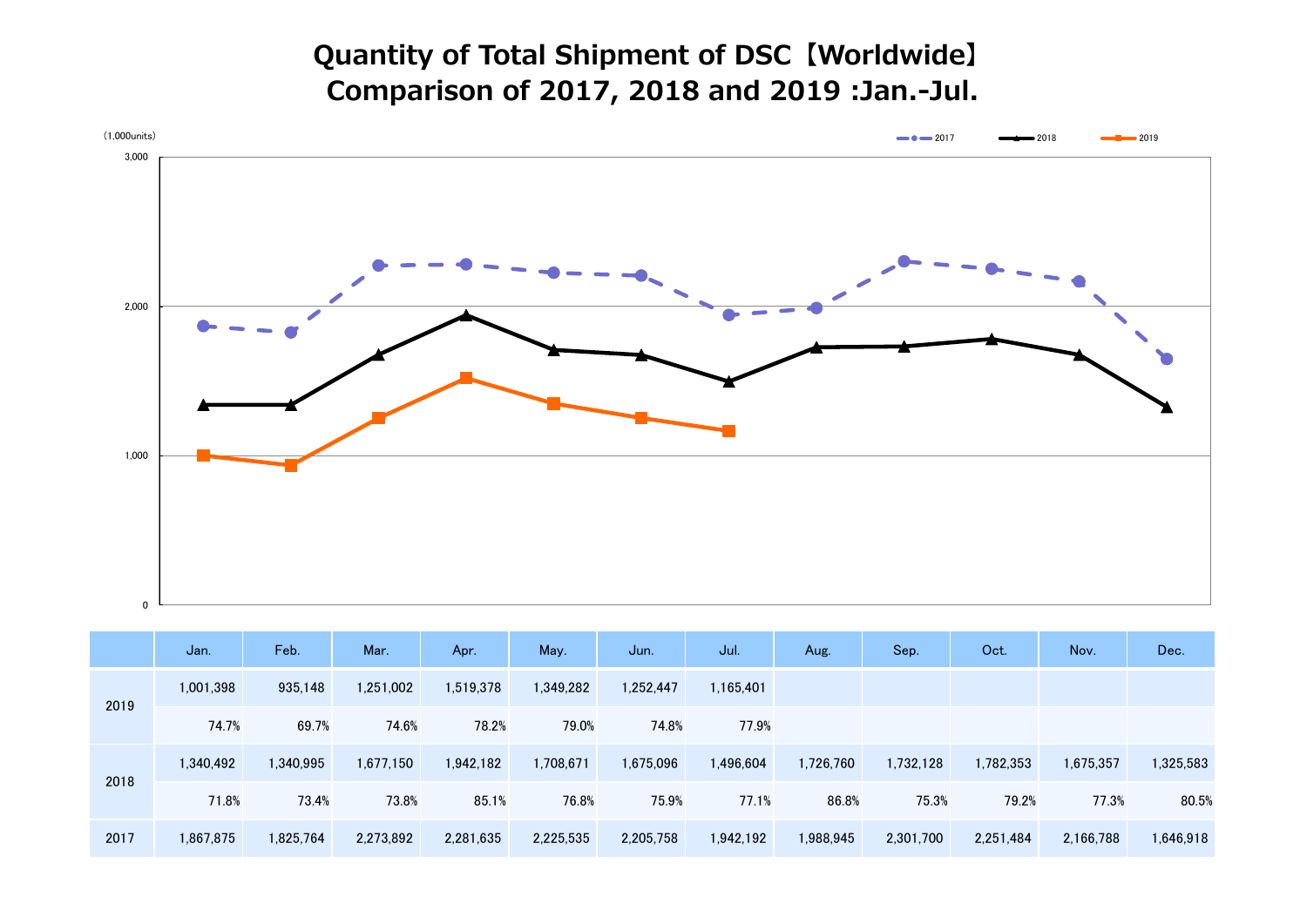## **Quantity of Total Shipment of Interchangeable Lens DSC【Worldwide】 Comparison of 2017 , 2018 and 2019 :Jan.-Jul.**



|      | Jan.    | Feb.    | Mar.      | Apr.      | May.      | Jun.    | Jul.    | Aug.    | Sep.      | Oct.      | Nov.      | Dec.    |
|------|---------|---------|-----------|-----------|-----------|---------|---------|---------|-----------|-----------|-----------|---------|
| 2019 | 546.188 | 521,217 | 648.701   | 825,433   | 753,807   | 640,866 | 619,680 |         |           |           |           |         |
|      | 80.9%   | 65.3%   | 66.8%     | 77.0%     | 74.7%     | 65.3%   | 75.5%   |         |           |           |           |         |
| 2018 | 675,355 | 798,014 | 971.714   | 1,072,669 | 1,009,777 | 981,843 | 820,893 | 928,184 | 931,319   | 1,000,529 | 885,013   | 684,487 |
|      | 80.6%   | 94.6%   | 94.1%     | 103.9%    | 97.5%     | 101.7%  | 84.3%   | 93.4%   | 88.1%     | 92.6%     | 88.2%     | 83.4%   |
| 2017 | 838,086 | 843,217 | 1,032,357 | 1,032,691 | 1,035,389 | 965,298 | 973,651 | 993,606 | 1,057,145 | 1,080,030 | 1,003,265 | 820,954 |